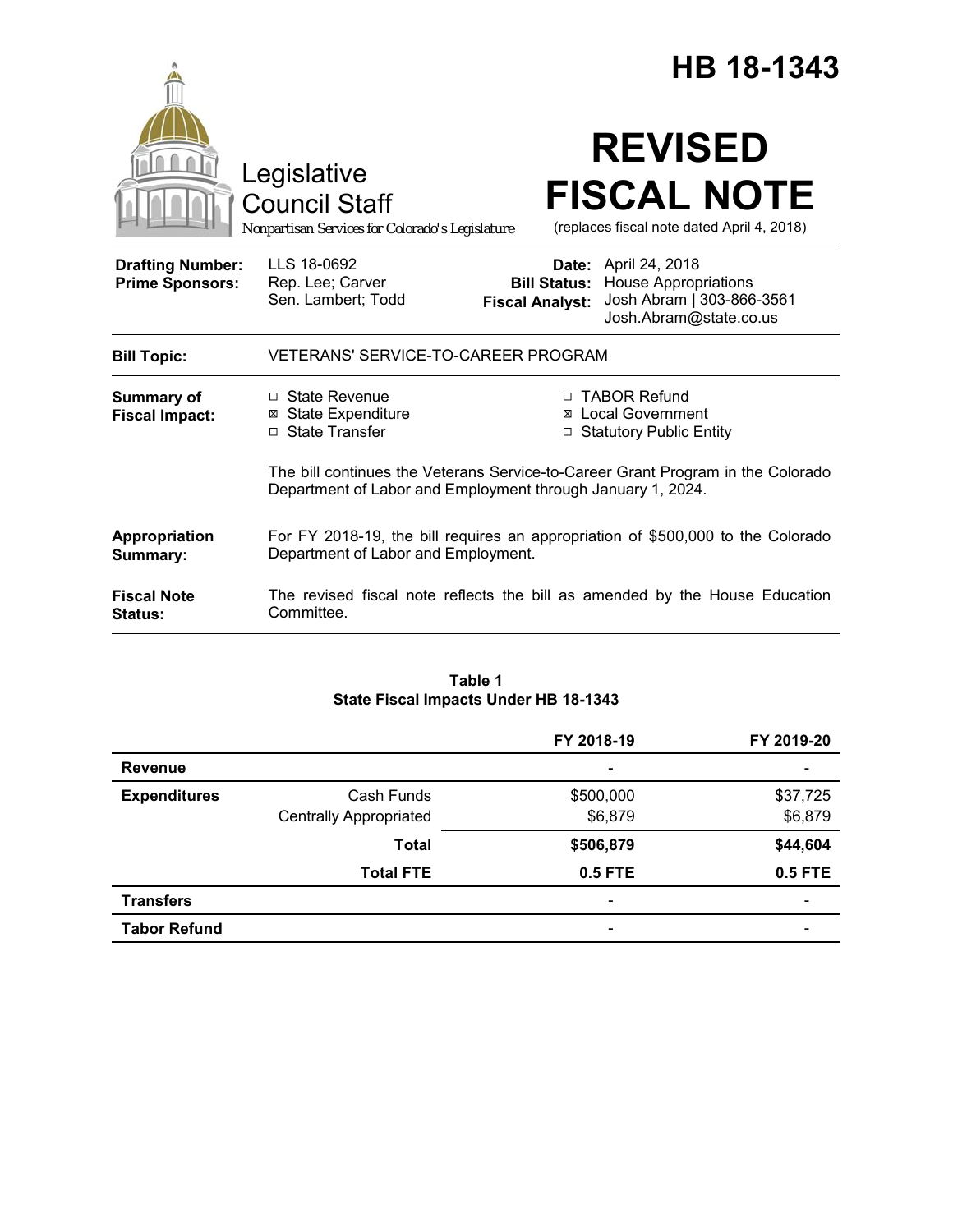April 24, 2018

### **Summary of Legislation**

House Bill 16-1267 created the Colorado Veterans' Service-to-Career Pilot Program in the Colorado Department of Labor and Employment (CDLE). The pilot program authorizes nonprofit agencies to partner with workforce centers selected by the CDLE to provide eligible participants with skills training, internships, work placement, career and professional counseling, and other related support services. This bill:

- extends the program's January 1, 2019, repeal date, until January 1, 2024;
- expands eligibility for program services to include veterans, veterans' spouses, persons actively serving in the U.S. Armed Forces and within six months of discharge, or a member of the National Guard or military reserves who has competed initial entry training;
- adjusts the allowable administrative overhead for expenses incurred by the CDLE from seven to eight percent;
- requires that the CDLE develop an evaluation methodology to measure program outcomes and effectiveness prior to initiating the bid process for awarding grants; and
- clarifies and defines terms.

#### **Background**

The Colorado Veterans' Service-to-Career Pilot Program is scheduled to repeal on January 1, 2019. For FY 2016-17, the CDLE was appropriated \$500,000 from the Marijuana Tax Cash Fund and 0.5 FTE. The department received a supplemental appropriation of approximately \$168,000 in FY 2017-18. The program is anticipated to expend all existing funds in the current FY 2017-18.

#### **State Expenditures**

The bill increases state expenditures by \$506,879 and 0.5 FTE in FY 2018-19 and by \$41,604 and 0.5 FTE in FY 2019-20. New expenditures are from the Marijuana Tax Cash Fund. State expenditures are displayed in Table 2 and described below.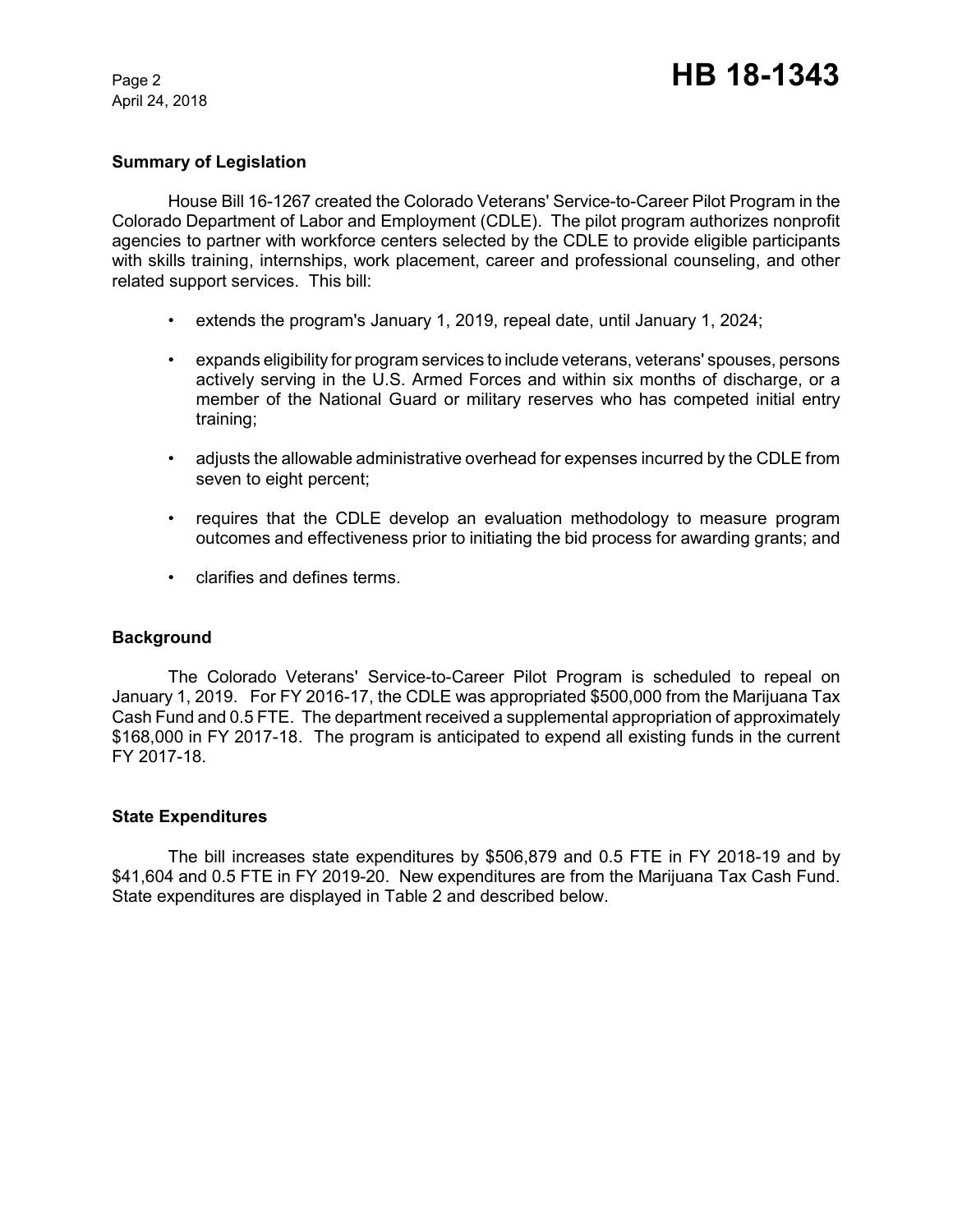**Table 2 Expenditures Under HB 18-1343**

|                                                    | FY 2018-19 | FY 2019-20                   |
|----------------------------------------------------|------------|------------------------------|
| <b>Colorado Department of Labor and Employment</b> |            |                              |
| <b>Personal Services</b>                           | \$34,250   | \$34,250                     |
| <b>Operating Expenses and Capital Outlay Costs</b> | \$475      | \$475                        |
| Travel                                             | \$1,500    | \$3,000                      |
| Evaluation Methodology                             | \$25,000   | $\qquad \qquad \blacksquare$ |
| <b>Grant Funds</b>                                 | \$438,775  |                              |
| Centrally Appropriated Costs*                      | \$6,879    | \$6,879                      |
| FTE - Personal Services                            | $0.5$ FTE  | $0.5$ FTE                    |
| <b>Total Cost</b>                                  | \$506,879  | \$44,604                     |
| <b>Total FTE</b>                                   | $0.5$ FTE  | $0.5$ FTE                    |

 *\* Centrally appropriated costs are not included in the bill's appropriation.*

**Service to career grant program.** The bill continues expenditures in CDLE beginning with FY 2018-19 and ongoing. These expenses would have repealed on January 1, 2019. CDLE will continue to administer the application process, select grantees, disburse funds, monitor programs, and prepare summary reports. This fiscal note assumes that grant awards will be disbursed over the next two fiscal years, similar to the program's administration as a pilot in FY 2016-17 and FY 2017-18.

**Evaluation methodology.** The CDLE is required to develop an evaluation methodology to measure program outcomes and effectiveness prior to initiating the bid process for awarding grants. To the extent feasible, the evaluation process must enable a comparison between programs serving similar populations.

The CDLE will hire a third-party contractor with expertise in workforce-related evaluation research to develop an evaluation plan, describe the methodologies to be employed to ensure results are reliable and valid, and identify similar programs that can be used as a comparison or control group, as appropriate. The contractor will conduct the evaluation research, report on program strengths and weaknesses, and make recommendations for further study.

**Centrally appropriated costs.** Pursuant to a Joint Budget Committee policy, certain costs associated with this bill are addressed through the annual budget process and centrally appropriated in the Long Bill or supplemental appropriations bills, rather than in this bill. These costs, which include employee insurance and supplemental employee retirement payments, are estimated to be \$6,879 in both FY 2018-19 and FY 2019-20.

#### **Local Government Impact**

The bill increases revenue and expenditures for local governments operating workforce centers that apply for and receive grants through the state program. Local workforce centers will be eligible to receive additional funding from CDLE to support veterans and dependants with skills training, internships, work placement, career and professional counseling, and other related support services.